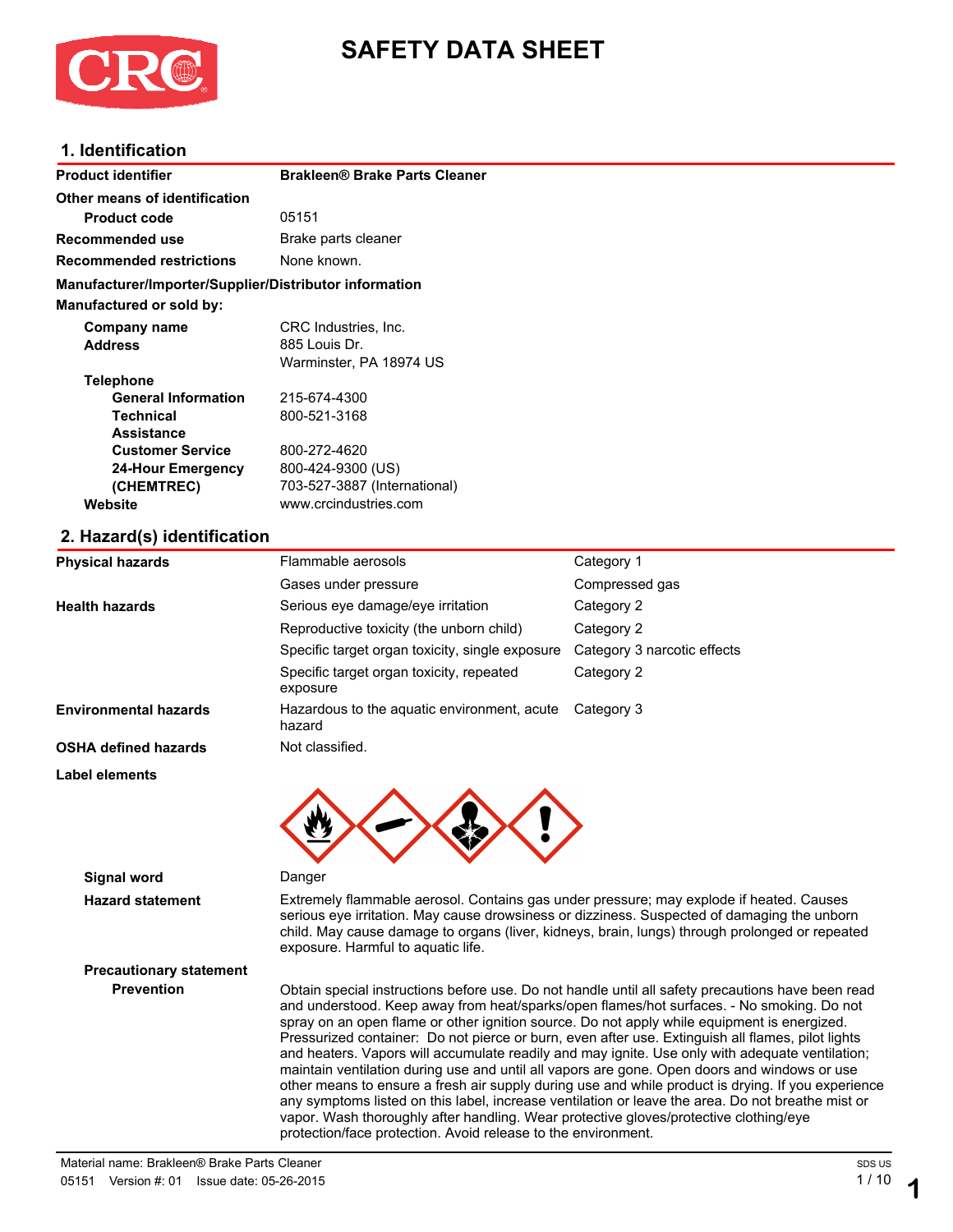| <b>Response</b>                              | If inhaled: Remove person to fresh air and keep comfortable for breathing. Call a poison<br>center/doctor if you feel unwell. If in eyes: Rinse cautiously with water for several minutes.<br>Remove contact lenses, if present and easy to do. Continue rinsing. If eye irritation persists: Get<br>medical attention. If exposed or concerned: Get medical attention. |  |
|----------------------------------------------|-------------------------------------------------------------------------------------------------------------------------------------------------------------------------------------------------------------------------------------------------------------------------------------------------------------------------------------------------------------------------|--|
| <b>Storage</b>                               | Store in a well-ventilated place. Store locked up. Protect from sunlight. Do not expose to<br>temperatures exceeding 50°C/122°F. Exposure to high temperature may cause can to burst.                                                                                                                                                                                   |  |
| <b>Disposal</b>                              | Dispose of contents/container in accordance with local/regional/national regulations.                                                                                                                                                                                                                                                                                   |  |
| Hazard(s) not otherwise<br>classified (HNOC) | Static accumulating flammable liquid can become electrostatically charged even in bonded and<br>grounded equipment. Sparks may ignite liquid and vapor. May cause flash fire or explosion.                                                                                                                                                                              |  |

#### **Supplemental information**

11.8% of the mixture consists of component(s) of unknown acute hazards to the aquatic environment.

# **3. Composition/information on ingredients**

#### **Mixtures**

| <b>Chemical name</b> | Common name and synonyms | <b>CAS number</b> | %         |
|----------------------|--------------------------|-------------------|-----------|
| Acetone              |                          | 67-64-1           | $80 - 90$ |
| Carbon dioxide       |                          | 124-38-9          | $10 - 20$ |
| Toluene              |                          | 108-88-3          | $1 - 3$   |

Specific chemical identity and/or percentage of composition has been withheld as a trade secret.

| 4. First-aid measures                                                        |                                                                                                                                                                                                                                        |
|------------------------------------------------------------------------------|----------------------------------------------------------------------------------------------------------------------------------------------------------------------------------------------------------------------------------------|
| <b>Inhalation</b>                                                            | Remove victim to fresh air and keep at rest in a position comfortable for breathing. Call a POISON<br>CENTER or doctor/physician if you feel unwell.                                                                                   |
| <b>Skin contact</b>                                                          | Rinse skin with water/shower. Get medical attention if irritation develops and persists.                                                                                                                                               |
| Eye contact                                                                  | Immediately flush eyes with plenty of water for at least 15 minutes. Remove contact lenses, if<br>present and easy to do. Continue rinsing. Get medical attention if irritation develops and persists.                                 |
| Ingestion                                                                    | In the unlikely event of swallowing contact a physician or poison control center. Rinse mouth.                                                                                                                                         |
| <b>Most important</b><br>symptoms/effects, acute and<br>delayed              | May cause drowsiness and dizziness. Headache. Nausea, vomiting. Severe eye irritation.<br>Symptoms may include stinging, tearing, redness, swelling, and blurred vision. Prolonged<br>exposure may cause chronic effects.              |
| Indication of immediate<br>medical attention and special<br>treatment needed | Provide general supportive measures and treat symptomatically. Keep victim under observation.<br>Symptoms may be delayed.                                                                                                              |
| <b>General information</b>                                                   | IF exposed or concerned: Get medical advice/attention. Ensure that medical personnel are aware<br>of the material(s) involved, and take precautions to protect themselves. Show this safety data<br>sheet to the doctor in attendance. |

## **5. Fire-fighting measures**

| Suitable extinguishing media                                     | Alcohol resistant foam. Water fog. Carbon dioxide (CO2). Dry chemical powder, carbon dioxide,<br>sand or earth may be used for small fires only.                                                                                                                                                                                                                                                                                                                                                                                   |
|------------------------------------------------------------------|------------------------------------------------------------------------------------------------------------------------------------------------------------------------------------------------------------------------------------------------------------------------------------------------------------------------------------------------------------------------------------------------------------------------------------------------------------------------------------------------------------------------------------|
| Unsuitable extinguishing<br>media                                | Do not use water jet as an extinguisher, as this will spread the fire.                                                                                                                                                                                                                                                                                                                                                                                                                                                             |
| Specific hazards arising from<br>the chemical                    | Contents under pressure. Pressurized container may rupture when exposed to heat or flame. This<br>product is a poor conductor of electricity and can become electrostatically charged. If sufficient<br>charge is accumulated, ignition of flammable mixtures can occur. Static electricity accumulation<br>may be significantly increased by the presence of small quantities of water or other contaminants.<br>Material will float and may ignite on surface of water. During fire, gases hazardous to health may<br>be formed. |
| Special protective equipment<br>and precautions for firefighters | Firefighters must use standard protective equipment including flame retardant coat, helmet with<br>face shield, gloves, rubber boots, and in enclosed spaces, SCBA.                                                                                                                                                                                                                                                                                                                                                                |
| <b>Fire-fighting</b><br>equipment/instructions                   | In case of fire: Stop leak if safe to do so. Move containers from fire area if you can do so without<br>risk. Containers should be cooled with water to prevent vapor pressure build up.                                                                                                                                                                                                                                                                                                                                           |
| <b>General fire hazards</b>                                      | Extremely flammable aerosol. Contents under pressure. Pressurized container may rupture when<br>exposed to heat or flame.                                                                                                                                                                                                                                                                                                                                                                                                          |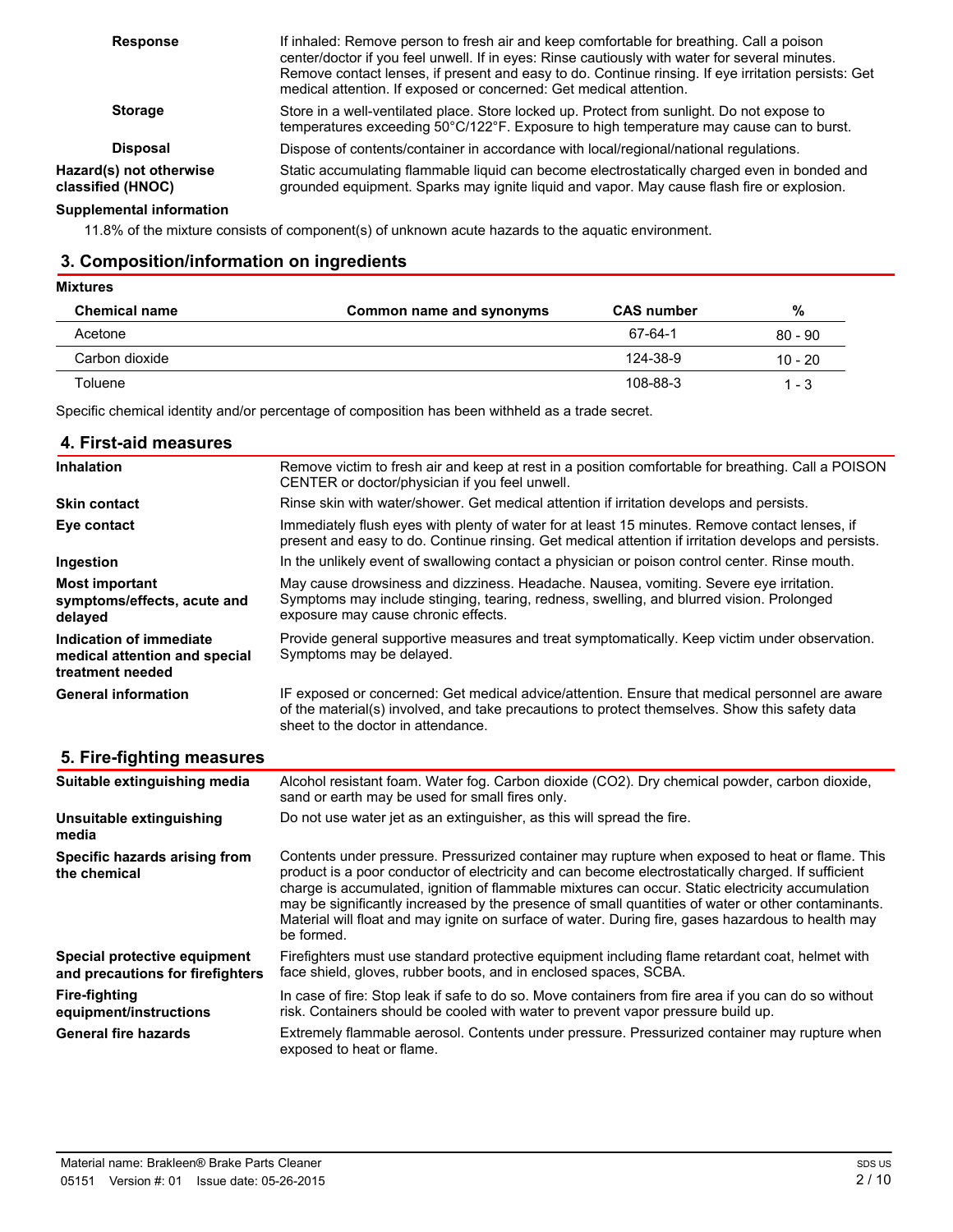#### **6. Accidental release measures**

| Personal precautions,<br>protective equipment and<br>emergency procedures | Keep unnecessary personnel away. Keep people away from and upwind of spill/leak. Keep out of<br>low areas. Remove all possible sources of ignition in the surrounding area. Many vapors are<br>heavier than air and will spread along ground and collect in low or confined areas (sewers,<br>basements, tanks). Wear appropriate protective equipment and clothing during clean-up. Do not<br>breathe mist or vapor. Emergency personnel need self-contained breathing equipment. Do not<br>touch damaged containers or spilled material unless wearing appropriate protective clothing.<br>Ventilate closed spaces before entering them. Use appropriate containment to avoid<br>environmental contamination. Local authorities should be advised if significant spillages cannot be<br>contained. For personal protection, see section 8 of the SDS.                                                                                                                                                                                                                                                                                                                                                                                                                                                                                             |
|---------------------------------------------------------------------------|-----------------------------------------------------------------------------------------------------------------------------------------------------------------------------------------------------------------------------------------------------------------------------------------------------------------------------------------------------------------------------------------------------------------------------------------------------------------------------------------------------------------------------------------------------------------------------------------------------------------------------------------------------------------------------------------------------------------------------------------------------------------------------------------------------------------------------------------------------------------------------------------------------------------------------------------------------------------------------------------------------------------------------------------------------------------------------------------------------------------------------------------------------------------------------------------------------------------------------------------------------------------------------------------------------------------------------------------------------|
| <b>Methods and materials for</b><br>containment and cleaning up           | Eliminate all ignition sources (no smoking, flares, sparks, or flames in immediate area). Keep<br>combustibles (wood, paper, oil, etc.) away from spilled material. Stop the flow of material, if this is<br>without risk. Prevent product from entering drains. Wipe up with absorbent material (e.g. cloth,<br>fleece). Clean surface thoroughly to remove residual contamination. For waste disposal, see<br>section 13 of the SDS.                                                                                                                                                                                                                                                                                                                                                                                                                                                                                                                                                                                                                                                                                                                                                                                                                                                                                                              |
| <b>Environmental precautions</b>                                          | Avoid release to the environment. Prevent further leakage or spillage if safe to do so. Avoid<br>discharge into drains, water courses or onto the ground. Inform appropriate managerial or<br>supervisory personnel of all environmental releases. Use appropriate containment to avoid<br>environmental contamination.                                                                                                                                                                                                                                                                                                                                                                                                                                                                                                                                                                                                                                                                                                                                                                                                                                                                                                                                                                                                                             |
| 7. Handling and storage                                                   |                                                                                                                                                                                                                                                                                                                                                                                                                                                                                                                                                                                                                                                                                                                                                                                                                                                                                                                                                                                                                                                                                                                                                                                                                                                                                                                                                     |
| <b>Precautions for safe handling</b>                                      | Obtain special instructions before use. Do not handle until all safety precautions have been read<br>and understood. Minimize fire risks from flammable and combustible materials (including<br>combustible dust and static accumulating liquids) or dangerous reactions with incompatible<br>materials. Pressurized container: Do not pierce or burn, even after use. Do not use if spray button<br>is missing or defective. Do not spray on a naked flame or any other incandescent material. Do not<br>smoke while using or until sprayed surface is thoroughly dry. Do not cut, weld, solder, drill, grind,<br>or expose containers to heat, flame, sparks, or other sources of ignition. Use caution around<br>energized equipment. The metal container will conduct electricity if it contacts a live source. This<br>may result in injury to the user from electrical shock and/or flash fire. Do not breathe mist or vapor.<br>Avoid contact with eyes. Avoid prolonged exposure. Pregnant or breastfeeding women must not<br>handle this product. Should be handled in closed systems, if possible. Use only in well-ventilated<br>areas. Wear appropriate personal protective equipment. Observe good industrial hygiene<br>practices. Avoid release to the environment. For product usage instructions, please see the<br>product label. |
| Conditions for safe storage,                                              | Level 3 Aerosol.                                                                                                                                                                                                                                                                                                                                                                                                                                                                                                                                                                                                                                                                                                                                                                                                                                                                                                                                                                                                                                                                                                                                                                                                                                                                                                                                    |
| including any incompatibilities                                           | Pressurized container. Protect from sunlight and do not expose to temperatures exceeding<br>50°C/122 °F. Do not puncture, incinerate or crush. Do not handle or store near an open flame,<br>heat or other sources of ignition. This material can accumulate static charge which may cause<br>spark and become an ignition source. Avoid spark promoters. These alone may be insufficient to<br>remove static electricity. Store in a well-ventilated place. Store away from incompatible materials<br>(see Section 10 of the SDS).                                                                                                                                                                                                                                                                                                                                                                                                                                                                                                                                                                                                                                                                                                                                                                                                                 |

# **8. Exposure controls/personal protection**

| <b>Occupational exposure limits</b><br>US. OSHA Table Z-1 Limits for Air Contaminants (29 CFR 1910.1000) |             |            |  |  |
|----------------------------------------------------------------------------------------------------------|-------------|------------|--|--|
| <b>Components</b>                                                                                        | <b>Type</b> | Value      |  |  |
| Acetone (CAS 67-64-1)                                                                                    | PEL         | 2400 mg/m3 |  |  |
|                                                                                                          |             | 1000 ppm   |  |  |
| Carbon dioxide (CAS<br>124-38-9)                                                                         | <b>PEL</b>  | 9000 mg/m3 |  |  |
|                                                                                                          |             | 5000 ppm   |  |  |
| US. OSHA Table Z-2 (29 CFR 1910.1000)                                                                    |             |            |  |  |
| <b>Components</b>                                                                                        | <b>Type</b> | Value      |  |  |
| Toluene (CAS 108-88-3)                                                                                   | Ceiling     | 300 ppm    |  |  |
|                                                                                                          | TWA         | 200 ppm    |  |  |
| US. ACGIH Threshold Limit Values                                                                         |             |            |  |  |
| <b>Components</b>                                                                                        | <b>Type</b> | Value      |  |  |
| Acetone (CAS 67-64-1)                                                                                    | <b>STEL</b> | 750 ppm    |  |  |
|                                                                                                          | TWA         | 500 ppm    |  |  |
|                                                                                                          |             |            |  |  |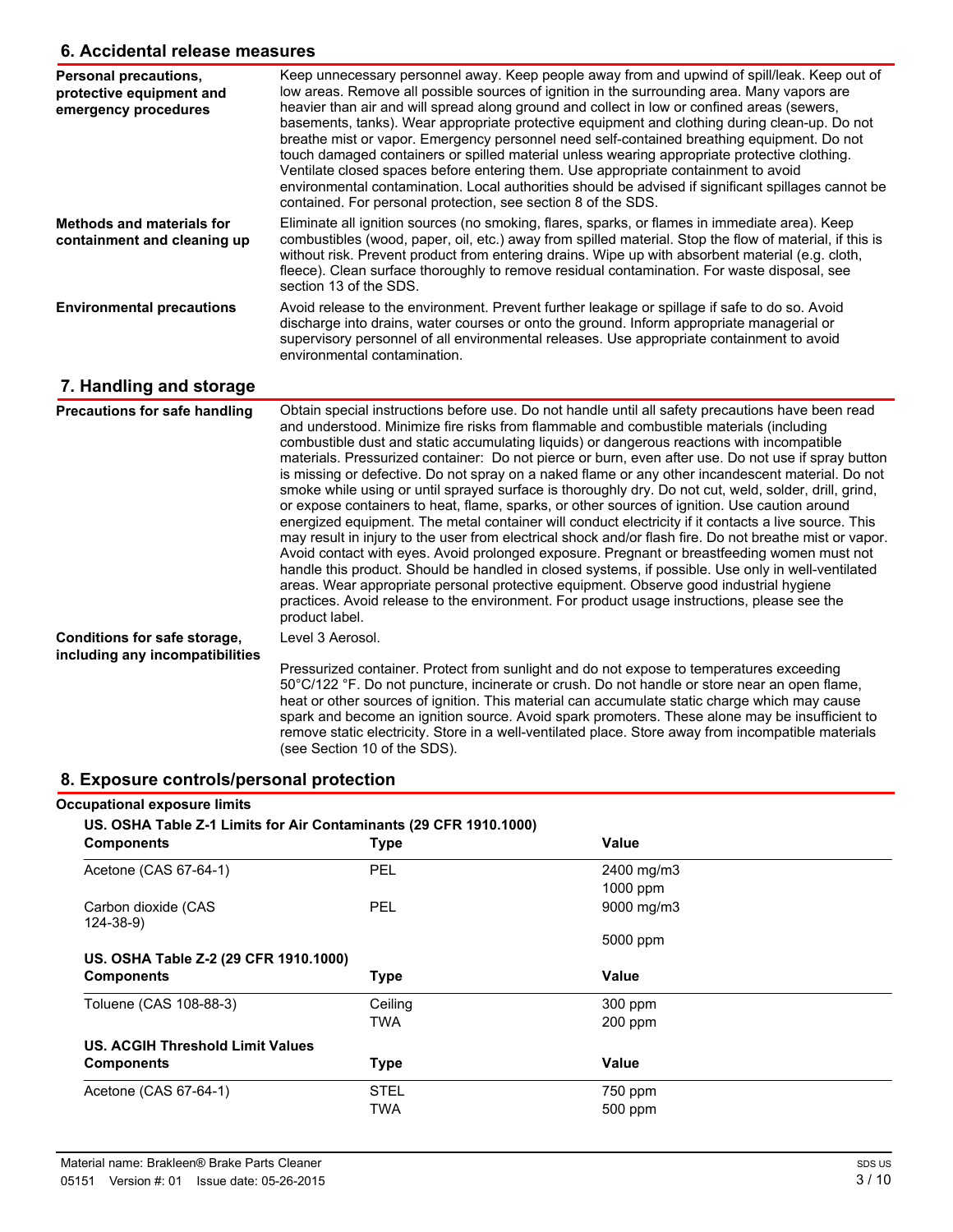# **US. ACGIH Threshold Limit Values**

| <b>Components</b>                           | <b>Type</b> | <b>Value</b> |  |
|---------------------------------------------|-------------|--------------|--|
| Carbon dioxide (CAS<br>124-38-9)            | <b>STEL</b> | 30000 ppm    |  |
|                                             | <b>TWA</b>  | 5000 ppm     |  |
| Toluene (CAS 108-88-3)                      | TWA         | 20 ppm       |  |
| US. NIOSH: Pocket Guide to Chemical Hazards |             |              |  |
| <b>Components</b>                           | <b>Type</b> | Value        |  |
| Acetone (CAS 67-64-1)                       | TWA         | 590 mg/m3    |  |
|                                             |             | $250$ ppm    |  |
| Carbon dioxide (CAS<br>$124 - 38 - 9$       | <b>STEL</b> | 54000 mg/m3  |  |
|                                             |             | 30000 ppm    |  |
|                                             | <b>TWA</b>  | 9000 mg/m3   |  |
|                                             |             | 5000 ppm     |  |
| Toluene (CAS 108-88-3)                      | <b>STEL</b> | 560 mg/m3    |  |
|                                             |             | $150$ ppm    |  |
|                                             | <b>TWA</b>  | 375 mg/m3    |  |
|                                             |             | $100$ ppm    |  |

#### **Biological limit values**

| <b>Components</b>      | Value       | <b>Determinant</b>           | <b>Specimen</b>        | <b>Sampling Time</b> |
|------------------------|-------------|------------------------------|------------------------|----------------------|
| Acetone (CAS 67-64-1)  | 50 mg/l     | Acetone                      | Urine                  | $\star$              |
| Toluene (CAS 108-88-3) | $0.3$ mg/g  | o-Cresol, with<br>hydrolysis | Creatinine in<br>urine | $\star$              |
|                        | $0.03$ mg/l | Toluene                      | Urine                  | $\star$              |
|                        | $0.02$ mg/l | Toluene                      | <b>Blood</b>           | $\ast$               |

- For sampling details, please see the source document.

#### **Exposure guidelines**

| US - California OELs: Skin designation              |                                                                                                                                                                                                                                                                                                                                                                                                                                    |  |  |
|-----------------------------------------------------|------------------------------------------------------------------------------------------------------------------------------------------------------------------------------------------------------------------------------------------------------------------------------------------------------------------------------------------------------------------------------------------------------------------------------------|--|--|
| Toluene (CAS 108-88-3)                              | Can be absorbed through the skin.                                                                                                                                                                                                                                                                                                                                                                                                  |  |  |
| US - Minnesota Haz Subs: Skin designation applies   |                                                                                                                                                                                                                                                                                                                                                                                                                                    |  |  |
| Toluene (CAS 108-88-3)<br>Skin designation applies. |                                                                                                                                                                                                                                                                                                                                                                                                                                    |  |  |
| Appropriate engineering<br>controls                 | Good general ventilation (typically 10 air changes per hour) should be used. Ventilation rates<br>should be matched to conditions. If applicable, use process enclosures, local exhaust ventilation,<br>or other engineering controls to maintain airborne levels below recommended exposure limits. If<br>exposure limits have not been established, maintain airborne levels to an acceptable level. Provide<br>eyewash station. |  |  |
|                                                     | Individual protection measures, such as personal protective equipment                                                                                                                                                                                                                                                                                                                                                              |  |  |
| Eye/face protection                                 | Wear safety glasses with side shields (or goggles).                                                                                                                                                                                                                                                                                                                                                                                |  |  |
| <b>Skin protection</b>                              |                                                                                                                                                                                                                                                                                                                                                                                                                                    |  |  |
| <b>Hand protection</b>                              | Wear protective gloves such as: Nitrile. Neoprene. Polyvinyl alcohol (PVA).                                                                                                                                                                                                                                                                                                                                                        |  |  |
| Other                                               | Wear suitable protective clothing.                                                                                                                                                                                                                                                                                                                                                                                                 |  |  |
| <b>Respiratory protection</b>                       | If engineering controls are not feasible or if exposure exceeds the applicable exposure limits, use a<br>NIOSH-approved cartridge respirator with an organic vapor cartridge. Use a self-contained<br>breathing apparatus in confined spaces and for emergencies. Air monitoring is needed to<br>determine actual employee exposure levels.                                                                                        |  |  |
| <b>Thermal hazards</b>                              | Wear appropriate thermal protective clothing, when necessary.                                                                                                                                                                                                                                                                                                                                                                      |  |  |
| General hygiene<br>considerations                   | When using do not smoke. Always observe good personal hygiene measures, such as washing<br>after handling the material and before eating, drinking, and/or smoking. Routinely wash work<br>clothing and protective equipment to remove contaminants.                                                                                                                                                                               |  |  |

#### **9. Physical and chemical properties**

| Appearance                                   |                   |        |
|----------------------------------------------|-------------------|--------|
| <b>Physical state</b>                        | Liguid.           |        |
| Form                                         | Aerosol.          |        |
| Color                                        | Clear. Colorless. |        |
| Material name: Brakleen® Brake Parts Cleaner |                   | SDS US |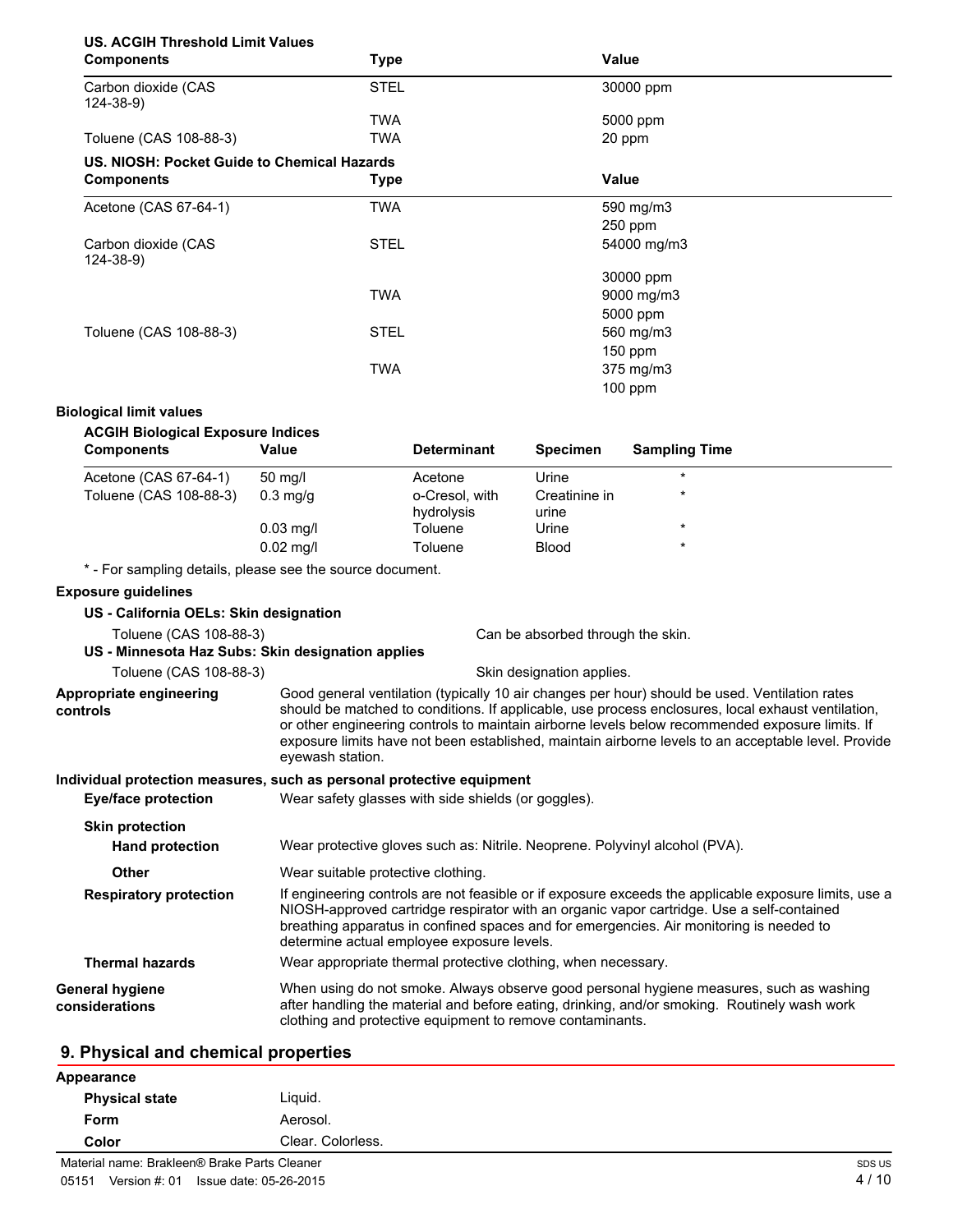| Odor                                              | Sweet.                             |
|---------------------------------------------------|------------------------------------|
| <b>Odor threshold</b>                             | Not available.                     |
| рH                                                | Not available.                     |
| Melting point/freezing point                      | -138.8 °F (-94.9 °C) estimated     |
| Initial boiling point and boiling<br>range        | 132.9 °F (56.1 °C) estimated       |
| <b>Flash point</b>                                | < 0 °F (< -17.8 °C) Tag Closed Cup |
| <b>Evaporation rate</b>                           | Fast.                              |
| Flammability (solid, gas)                         | Not available.                     |
| Upper/lower flammability or explosive limits      |                                    |
| Flammability limit - lower<br>(%)                 | 1.2 % estimated                    |
| <b>Flammability limit - upper</b><br>$(\%)$       | 12.8 % estimated                   |
| Vapor pressure                                    | 6962 hPa estimated                 |
| Vapor density                                     | 2 (air = 1)                        |
| <b>Relative density</b>                           | 0.88 estimated                     |
| Solubility (water)                                | Slightly soluble.                  |
| <b>Partition coefficient</b><br>(n-octanol/water) | Not available.                     |
| <b>Auto-ignition temperature</b>                  | 869 °F (465 °C) estimated          |
| <b>Decomposition temperature</b>                  | Not available.                     |
| <b>Viscosity (kinematic)</b>                      | Not available.                     |
| <b>Percent volatile</b>                           | 88.2 % estimated                   |

# **10. Stability and reactivity**

| <b>Reactivity</b>                            | The product is stable and non-reactive under normal conditions of use, storage and transport.                  |
|----------------------------------------------|----------------------------------------------------------------------------------------------------------------|
| <b>Chemical stability</b>                    | Material is stable under normal conditions.                                                                    |
| <b>Possibility of hazardous</b><br>reactions | No dangerous reaction known under conditions of normal use.                                                    |
| <b>Conditions to avoid</b>                   | Heat, flames and sparks. Avoid temperatures exceeding the flash point. Contact with incompatible<br>materials. |
| Incompatible materials                       | Acids, Aluminum.                                                                                               |
| <b>Hazardous decomposition</b><br>products   | Carbon oxides.                                                                                                 |

# **11. Toxicological information**

| Information on likely routes of exposure                                           |                                                                                                                                                                          |                       |  |  |  |
|------------------------------------------------------------------------------------|--------------------------------------------------------------------------------------------------------------------------------------------------------------------------|-----------------------|--|--|--|
| <b>Inhalation</b>                                                                  | May cause damage to organs through prolonged or repeated exposure by inhalation. May cause<br>drowsiness and dizziness. Headache. Nausea, vomiting.                      |                       |  |  |  |
| Prolonged skin contact may cause temporary irritation.<br><b>Skin contact</b>      |                                                                                                                                                                          |                       |  |  |  |
| Eye contact                                                                        | Causes serious eye irritation.                                                                                                                                           |                       |  |  |  |
| Ingestion                                                                          | Acetone poisoning may result in liver and kidney damage.                                                                                                                 |                       |  |  |  |
| Symptoms related to the<br>physical, chemical and<br>toxicological characteristics | Headache. May cause drowsiness and dizziness. Nausea, vomiting. Severe eye irritation.<br>Symptoms may include stinging, tearing, redness, swelling, and blurred vision. |                       |  |  |  |
| Information on toxicological effects                                               |                                                                                                                                                                          |                       |  |  |  |
| <b>Acute toxicity</b>                                                              | Narcotic effects.                                                                                                                                                        |                       |  |  |  |
| <b>Product</b>                                                                     | <b>Species</b>                                                                                                                                                           | <b>Test Results</b>   |  |  |  |
| Brakleen® Brake Parts Cleaner                                                      |                                                                                                                                                                          |                       |  |  |  |
| Acute                                                                              |                                                                                                                                                                          |                       |  |  |  |
| <b>Dermal</b>                                                                      |                                                                                                                                                                          |                       |  |  |  |
| LD50                                                                               | Rabbit                                                                                                                                                                   | 22231 mg/kg estimated |  |  |  |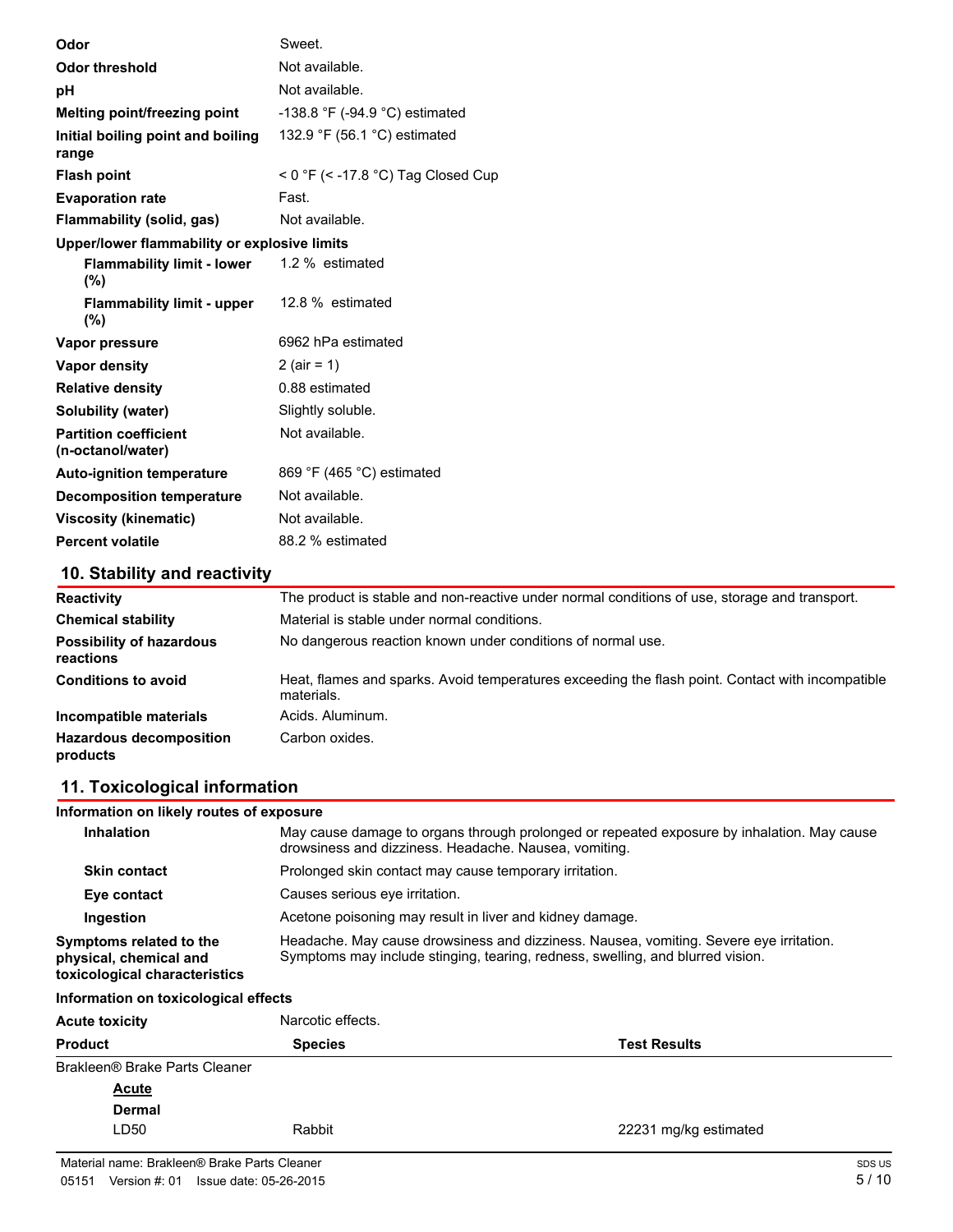| <b>Product</b>                                                | <b>Species</b>                                                                                                      | <b>Test Results</b>                                 |  |
|---------------------------------------------------------------|---------------------------------------------------------------------------------------------------------------------|-----------------------------------------------------|--|
| Inhalation                                                    |                                                                                                                     |                                                     |  |
| <b>LC50</b>                                                   | Rat                                                                                                                 | 33087 ppm, 4 hours estimated                        |  |
|                                                               |                                                                                                                     | 82 mg/l, 4 Hours estimated                          |  |
| Oral                                                          |                                                                                                                     |                                                     |  |
| LD50                                                          | Rat                                                                                                                 | 6560 mg/kg estimated                                |  |
|                                                               | * Estimates for product may be based on additional component data not shown.                                        |                                                     |  |
| <b>Skin corrosion/irritation</b>                              | Prolonged skin contact may cause temporary irritation.                                                              |                                                     |  |
| Serious eye damage/eye<br>irritation                          | Causes serious eye irritation.                                                                                      |                                                     |  |
| <b>Respiratory sensitization</b>                              | Not a respiratory sensitizer.                                                                                       |                                                     |  |
| <b>Skin sensitization</b>                                     | This product is not expected to cause skin sensitization.                                                           |                                                     |  |
| Germ cell mutagenicity                                        | No data available to indicate product or any components present at greater than 0.1% are<br>mutagenic or genotoxic. |                                                     |  |
| Carcinogenicity                                               | This product is not considered to be a carcinogen by IARC, ACGIH, NTP, or OSHA.                                     |                                                     |  |
| <b>IARC Monographs. Overall Evaluation of Carcinogenicity</b> |                                                                                                                     |                                                     |  |
| Toluene (CAS 108-88-3)                                        |                                                                                                                     | 3 Not classifiable as to carcinogenicity to humans. |  |
| <b>Reproductive toxicity</b>                                  | Suspected of damaging the unborn child.                                                                             |                                                     |  |
| Specific target organ toxicity -<br>single exposure           | May cause drowsiness and dizziness.                                                                                 |                                                     |  |
| Specific target organ toxicity -<br>repeated exposure         | May cause damage to organs through prolonged or repeated exposure: Liver. Kidneys. Brain.<br>Lungs.                 |                                                     |  |
| <b>Aspiration hazard</b>                                      | Based on available data, the classification criteria are not met.                                                   |                                                     |  |
| <b>Chronic effects</b>                                        | May cause damage to organs through prolonged or repeated exposure. Prolonged inhalation may<br>be harmful.          |                                                     |  |

# **12. Ecological information**

|                               | <b>Species</b>                                          | <b>Test Results</b>                |
|-------------------------------|---------------------------------------------------------|------------------------------------|
| Brakleen® Brake Parts Cleaner |                                                         |                                    |
|                               |                                                         |                                    |
|                               |                                                         |                                    |
| LC50                          | Fish                                                    | 7948.4028 mg/l, 96 hours estimated |
|                               | <b>Species</b>                                          | <b>Test Results</b>                |
| Acetone (CAS 67-64-1)         |                                                         |                                    |
|                               |                                                         |                                    |
| EC50                          | Water flea (Daphnia magna)                              | 10294 - 17704 mg/l, 48 hours       |
| LC50                          | Rainbow trout, donaldson trout<br>(Oncorhynchus mykiss) | 4740 - 6330 mg/l, 96 hours         |
| Toluene (CAS 108-88-3)        |                                                         |                                    |
|                               |                                                         |                                    |
| EC50                          | Water flea (Daphnia magna)                              | 5.46 - 9.83 mg/l, 48 hours         |
| <b>LC50</b>                   | Coho salmon, silver salmon<br>(Oncorhynchus kisutch)    | 8.11 mg/l, 96 hours                |
|                               |                                                         | Harmful to aquatic life.           |

\* Estimates for product may be based on additional component data not shown.

**Persistence and degradability** No data is available on the degradability of this product.

#### **Bioaccumulative potential**

|                  | Partition coefficient n-octanol / water (log Kow) |         |
|------------------|---------------------------------------------------|---------|
| Acetone          |                                                   | $-0.24$ |
| Toluene          |                                                   | 2.73    |
| Mobility in soil | No data available.                                |         |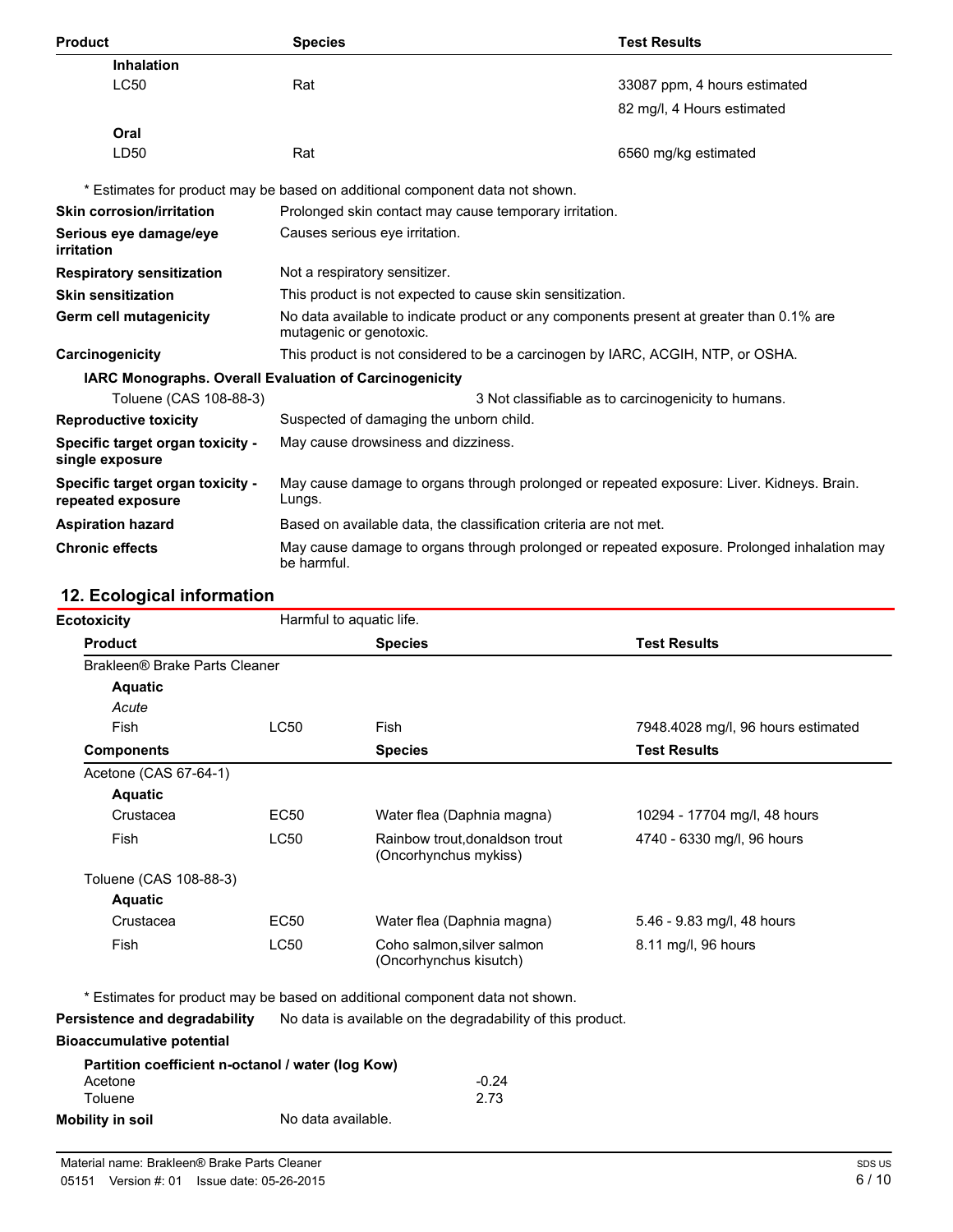**Other adverse effects** No other adverse environmental effects (e.g. ozone depletion, photochemical ozone creation potential, endocrine disruption, global warming potential) are expected from this component.

### **13. Disposal considerations**

| Disposal of waste from<br>residues / unused products | If discarded, this product is considered a RCRA ignitable waste, D001. Collect and reclaim or<br>dispose in sealed containers at licensed waste disposal site. Contents under pressure. Do not<br>puncture, incinerate or crush. Do not allow this material to drain into sewers/water supplies. Do not<br>contaminate ponds, waterways or ditches with chemical or used container. Dispose in accordance<br>with all applicable regulations. |
|------------------------------------------------------|-----------------------------------------------------------------------------------------------------------------------------------------------------------------------------------------------------------------------------------------------------------------------------------------------------------------------------------------------------------------------------------------------------------------------------------------------|
| Hazardous waste code                                 | D001: Waste Flammable material with a flash point <140 F                                                                                                                                                                                                                                                                                                                                                                                      |
| Contaminated packaging                               | Since emptied containers may retain product residue, follow label warnings even after container is<br>emptied. Empty containers should be taken to an approved waste handling site for recycling or<br>disposal.                                                                                                                                                                                                                              |

# **14. Transport information**

| DOT         |                                   |                                                                                                      |
|-------------|-----------------------------------|------------------------------------------------------------------------------------------------------|
|             | <b>UN number</b>                  | <b>UN1950</b>                                                                                        |
|             | UN proper shipping name           | Aerosols, flammable, Limited Quantity                                                                |
|             | <b>Transport hazard class(es)</b> |                                                                                                      |
|             | <b>Class</b>                      | 2.1                                                                                                  |
|             | <b>Subsidiary risk</b>            |                                                                                                      |
|             | Label(s)                          | 2.1                                                                                                  |
|             | Packing group                     | Not applicable.                                                                                      |
|             |                                   | Special precautions for user Read safety instructions, SDS and emergency procedures before handling. |
|             | <b>Special provisions</b>         | N82                                                                                                  |
|             | <b>Packaging exceptions</b>       | 306                                                                                                  |
|             | Packaging non bulk                | None                                                                                                 |
|             | Packaging bulk                    | None                                                                                                 |
| <b>IATA</b> |                                   |                                                                                                      |
|             | <b>UN number</b>                  | <b>UN1950</b>                                                                                        |
|             | UN proper shipping name           | Aerosols, flammable, Limited Quantity                                                                |
|             | <b>Transport hazard class(es)</b> |                                                                                                      |
|             | <b>Class</b>                      | 2.1                                                                                                  |
|             | <b>Subsidiary risk</b>            |                                                                                                      |
|             | Packing group                     | Not applicable.                                                                                      |
|             | <b>Environmental hazards</b>      | No.                                                                                                  |
|             | <b>ERG Code</b>                   | 101                                                                                                  |
|             |                                   | Special precautions for user Read safety instructions, SDS and emergency procedures before handling. |
|             | <b>Other information</b>          |                                                                                                      |
|             | Passenger and cargo               | Allowed.                                                                                             |
|             | aircraft                          |                                                                                                      |
|             | Cargo aircraft only               | Allowed.                                                                                             |
| <b>IMDG</b> |                                   |                                                                                                      |
|             | <b>UN number</b>                  | UN1950                                                                                               |
|             | UN proper shipping name           | AEROSOLS, LIMITED QUANTITY                                                                           |
|             | <b>Transport hazard class(es)</b> |                                                                                                      |
|             | <b>Class</b>                      | $\overline{2}$                                                                                       |
|             | <b>Subsidiary risk</b>            |                                                                                                      |
|             | <b>Packing group</b>              | Not applicable.                                                                                      |
|             | <b>Environmental hazards</b>      |                                                                                                      |
|             | <b>Marine pollutant</b>           | No.                                                                                                  |
|             | <b>EmS</b>                        | $F-D, S-U$                                                                                           |
|             |                                   | Special precautions for user Read safety instructions, SDS and emergency procedures before handling. |
|             |                                   |                                                                                                      |

# **15. Regulatory information**

| US federal regulations                       | This product is a "Hazardous Chemical" as defined by the OSHA Hazard Communication<br>Standard, 29 CFR 1910.1200. |           |
|----------------------------------------------|-------------------------------------------------------------------------------------------------------------------|-----------|
|                                              | TSCA Section 12(b) Export Notification (40 CFR 707, Subpt. D)                                                     |           |
| Not regulated.                               |                                                                                                                   |           |
|                                              | US. OSHA Specifically Regulated Substances (29 CFR 1910.1001-1050)                                                |           |
| Not listed.                                  |                                                                                                                   |           |
| Material name: Brakleen® Brake Parts Cleaner |                                                                                                                   | <b>SD</b> |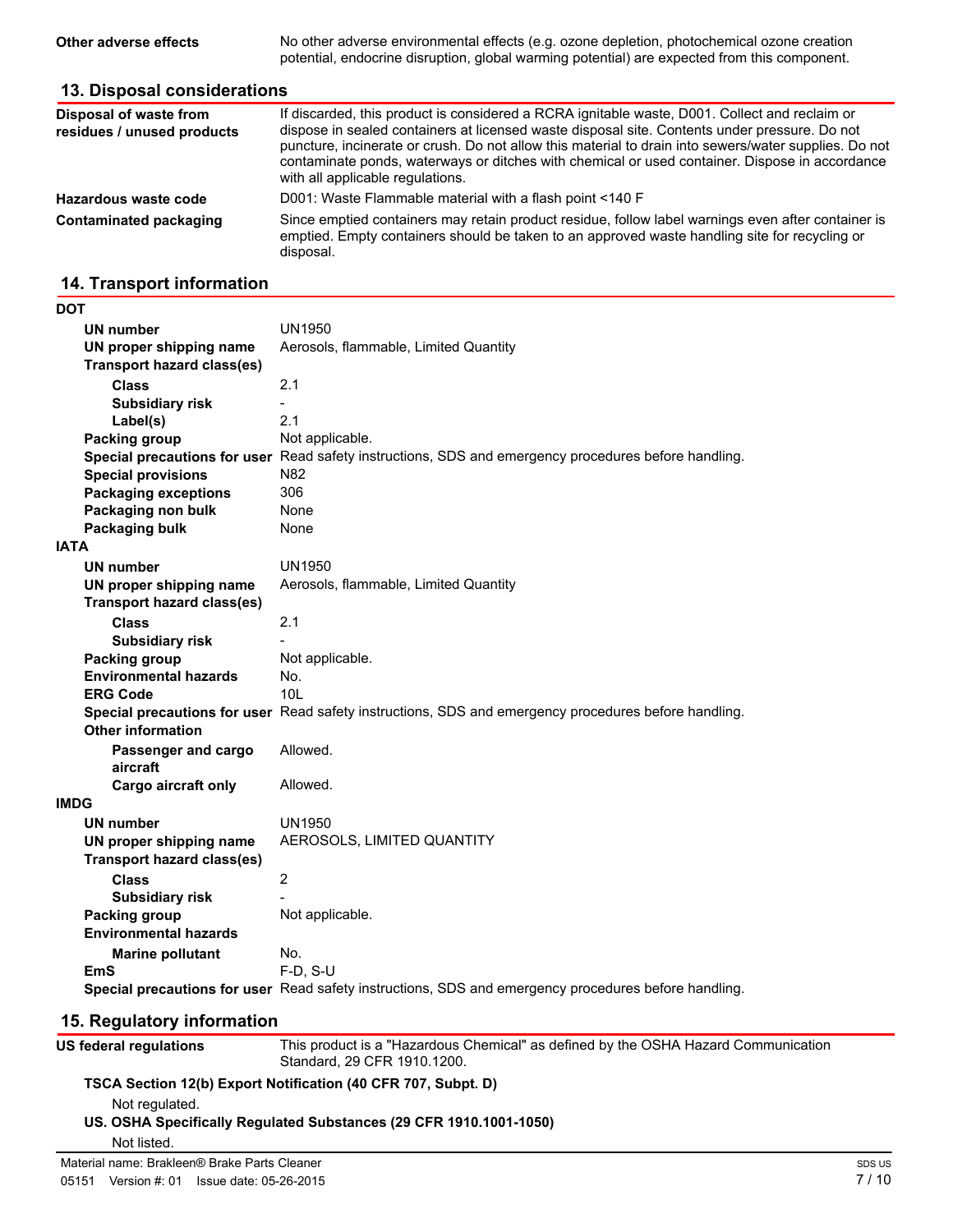| <b>SARA 304 Emergency release notification</b>                                                             |                                                                                              |                                                                                                                                                                                                                |
|------------------------------------------------------------------------------------------------------------|----------------------------------------------------------------------------------------------|----------------------------------------------------------------------------------------------------------------------------------------------------------------------------------------------------------------|
| Not regulated.<br>US EPCRA (SARA Title III) Section 313 - Toxic Chemical: Listed substance                 |                                                                                              |                                                                                                                                                                                                                |
| Toluene (CAS 108-88-3)                                                                                     |                                                                                              |                                                                                                                                                                                                                |
| <b>CERCLA Hazardous Substance List (40 CFR 302.4)</b>                                                      |                                                                                              |                                                                                                                                                                                                                |
| Acetone (CAS 67-64-1)<br>Toluene (CAS 108-88-3)<br><b>CERCLA Hazardous Substances: Reportable quantity</b> |                                                                                              | Listed.<br>Listed.                                                                                                                                                                                             |
| Acetone (CAS 67-64-1)<br>Toluene (CAS 108-88-3)                                                            |                                                                                              | 5000 LBS<br>1000 LBS                                                                                                                                                                                           |
|                                                                                                            |                                                                                              | Spills or releases resulting in the loss of any ingredient at or above its RQ require immediate notification to the National<br>Response Center (800-424-8802) and to your Local Emergency Planning Committee. |
| Clean Air Act (CAA) Section 112 Hazardous Air Pollutants (HAPs) List                                       |                                                                                              |                                                                                                                                                                                                                |
| Toluene (CAS 108-88-3)                                                                                     |                                                                                              | Clean Air Act (CAA) Section 112(r) Accidental Release Prevention (40 CFR 68.130)                                                                                                                               |
| Not regulated.                                                                                             |                                                                                              |                                                                                                                                                                                                                |
| <b>Safe Drinking Water Act</b><br>(SDWA)                                                                   | Not regulated.                                                                               |                                                                                                                                                                                                                |
| <b>Code Number</b>                                                                                         |                                                                                              | Drug Enforcement Administration (DEA). List 2, Essential Chemicals (21 CFR 1310.02(b) and 1310.04(f)(2) and Chemical                                                                                           |
| Acetone (CAS 67-64-1)                                                                                      |                                                                                              | 6532                                                                                                                                                                                                           |
| Toluene (CAS 108-88-3)                                                                                     |                                                                                              | 6594                                                                                                                                                                                                           |
|                                                                                                            |                                                                                              | Drug Enforcement Administration (DEA). List 1 & 2 Exempt Chemical Mixtures (21 CFR 1310.12(c))                                                                                                                 |
| Acetone (CAS 67-64-1)                                                                                      |                                                                                              | 35 %WV                                                                                                                                                                                                         |
| Toluene (CAS 108-88-3)<br><b>DEA Exempt Chemical Mixtures Code Number</b>                                  |                                                                                              | 35 %WV                                                                                                                                                                                                         |
| Acetone (CAS 67-64-1)                                                                                      |                                                                                              | 6532                                                                                                                                                                                                           |
| Toluene (CAS 108-88-3)                                                                                     |                                                                                              | 594                                                                                                                                                                                                            |
| <b>Food and Drug</b><br><b>Administration (FDA)</b>                                                        | Not regulated.                                                                               |                                                                                                                                                                                                                |
| Superfund Amendments and Reauthorization Act of 1986 (SARA)                                                |                                                                                              |                                                                                                                                                                                                                |
| <b>Section 311/312</b><br><b>Hazard categories</b>                                                         | Immediate Hazard - Yes<br>Delayed Hazard - Yes<br>Fire Hazard - Yes<br>Pressure Hazard - Yes |                                                                                                                                                                                                                |
| <b>SARA 302 Extremely</b>                                                                                  | Reactivity Hazard - No<br>No.                                                                |                                                                                                                                                                                                                |
| hazardous substance                                                                                        |                                                                                              |                                                                                                                                                                                                                |
| <b>US state regulations</b>                                                                                |                                                                                              |                                                                                                                                                                                                                |
| (a))                                                                                                       |                                                                                              | US. California. Candidate Chemicals List. Safer Consumer Products Regulations (Cal. Code Regs, tit. 22, 69502.3, subd.                                                                                         |
| Acetone (CAS 67-64-1)<br>Toluene (CAS 108-88-3)                                                            |                                                                                              |                                                                                                                                                                                                                |
|                                                                                                            |                                                                                              | US. California Controlled Substances. CA Department of Justice (California Health and Safety Code Section 11100)                                                                                               |
| Not listed.                                                                                                |                                                                                              |                                                                                                                                                                                                                |
| US. New Jersey Worker and Community Right-to-Know Act                                                      |                                                                                              |                                                                                                                                                                                                                |
| Acetone (CAS 67-64-1)<br>Carbon dioxide (CAS 124-38-9)<br>Toluene (CAS 108-88-3)                           |                                                                                              |                                                                                                                                                                                                                |
| US. Massachusetts RTK - Substance List                                                                     |                                                                                              |                                                                                                                                                                                                                |
| Acetone (CAS 67-64-1)                                                                                      |                                                                                              |                                                                                                                                                                                                                |
| Carbon dioxide (CAS 124-38-9)                                                                              |                                                                                              |                                                                                                                                                                                                                |
| Toluene (CAS 108-88-3)                                                                                     |                                                                                              |                                                                                                                                                                                                                |
| US. Pennsylvania Worker and Community Right-to-Know Law                                                    |                                                                                              |                                                                                                                                                                                                                |
| Acetone (CAS 67-64-1)<br>Toluene (CAS 108-88-3)                                                            |                                                                                              |                                                                                                                                                                                                                |
| Carbon dioxide (CAS 124-38-9)<br><b>US. Rhode Island RTK</b>                                               |                                                                                              |                                                                                                                                                                                                                |
| Acetone (CAS 67-64-1)                                                                                      |                                                                                              |                                                                                                                                                                                                                |
|                                                                                                            |                                                                                              |                                                                                                                                                                                                                |
| Material name: Brakleen® Brake Parts Cleaner                                                               |                                                                                              | SDS US                                                                                                                                                                                                         |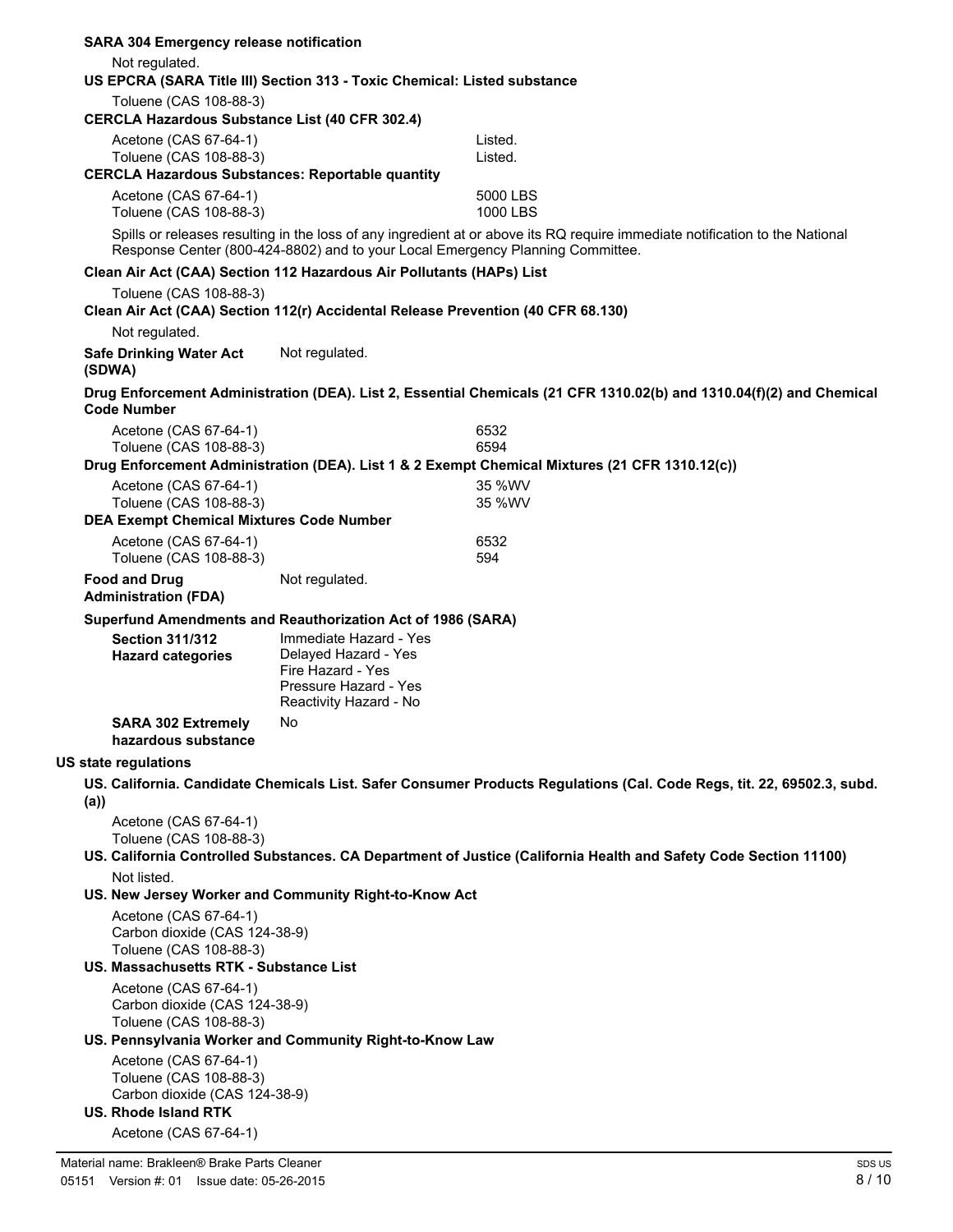Toluene (CAS 108-88-3)

#### **US. California Proposition 65**

WARNING: This product contains a chemical known to the State of California to cause cancer and birth defects or other reproductive harm.

|  |  | US - California Proposition 65 - CRT: Listed date/Carcinogenic substance |  |
|--|--|--------------------------------------------------------------------------|--|
|--|--|--------------------------------------------------------------------------|--|

|                                                                                                       | 00 - Camorina Froposition 60 - CKT. Eisted date/Carchiogenic substance      |                                                                                                                                                                                             |                        |  |  |
|-------------------------------------------------------------------------------------------------------|-----------------------------------------------------------------------------|---------------------------------------------------------------------------------------------------------------------------------------------------------------------------------------------|------------------------|--|--|
| Benzene (CAS 71-43-2)<br>Cumene (CAS 98-82-8)<br>Ethanal (CAS 75-07-0)<br>Ethylbenzene (CAS 100-41-4) |                                                                             | Listed: February 27, 1987<br>Listed: April 6, 2010<br>Listed: April 1, 1988<br>Listed: June 11, 2004                                                                                        |                        |  |  |
|                                                                                                       | US - California Proposition 65 - CRT: Listed date/Developmental toxin       |                                                                                                                                                                                             |                        |  |  |
| Benzene (CAS 71-43-2)                                                                                 |                                                                             | Listed: December 26, 1997                                                                                                                                                                   |                        |  |  |
| Toluene (CAS 108-88-3)                                                                                | US - California Proposition 65 - CRT: Listed date/Female reproductive toxin | Listed: January 1, 1991                                                                                                                                                                     |                        |  |  |
| Toluene (CAS 108-88-3)                                                                                |                                                                             | Listed: August 7, 2009                                                                                                                                                                      |                        |  |  |
|                                                                                                       | US - California Proposition 65 - CRT: Listed date/Male reproductive toxin   |                                                                                                                                                                                             |                        |  |  |
| Benzene (CAS 71-43-2)                                                                                 |                                                                             | Listed: December 26, 1997                                                                                                                                                                   |                        |  |  |
| Volatile organic compounds (VOC) regulations                                                          |                                                                             |                                                                                                                                                                                             |                        |  |  |
| <b>EPA</b>                                                                                            |                                                                             |                                                                                                                                                                                             |                        |  |  |
| VOC content (40 CFR<br>51.100(s)                                                                      | 2.7%                                                                        |                                                                                                                                                                                             |                        |  |  |
| <b>Consumer products</b><br>(40 CFR 59, Subpt. C)                                                     | Not regulated                                                               |                                                                                                                                                                                             |                        |  |  |
| <b>State</b>                                                                                          |                                                                             |                                                                                                                                                                                             |                        |  |  |
| <b>Consumer products</b>                                                                              |                                                                             | This product is regulated as a Brake Cleaner. This product is compliant for use in all 50 states.<br>This product also complies with South Coast Air Quality Management District Rule 1171. |                        |  |  |
| VOC content (CA)                                                                                      | 2.7%                                                                        |                                                                                                                                                                                             |                        |  |  |
| <b>VOC content (OTC)</b>                                                                              | 2.7%                                                                        |                                                                                                                                                                                             |                        |  |  |
| <b>International Inventories</b>                                                                      |                                                                             |                                                                                                                                                                                             |                        |  |  |
| Country(s) or region                                                                                  | Inventory name                                                              |                                                                                                                                                                                             | On inventory (yes/no)* |  |  |
| Australia                                                                                             | Australian Inventory of Chemical Substances (AICS)                          |                                                                                                                                                                                             | Yes                    |  |  |
| Canada                                                                                                | Domestic Substances List (DSL)                                              |                                                                                                                                                                                             | Yes                    |  |  |
| Canada                                                                                                | Non-Domestic Substances List (NDSL)                                         |                                                                                                                                                                                             | <b>No</b>              |  |  |
| China                                                                                                 |                                                                             | Inventory of Existing Chemical Substances in China (IECSC)                                                                                                                                  | Yes                    |  |  |
| Europe                                                                                                | European Inventory of Existing Commercial Chemical<br>Substances (EINECS)   |                                                                                                                                                                                             | Yes                    |  |  |
| Europe                                                                                                | European List of Notified Chemical Substances (ELINCS)                      |                                                                                                                                                                                             | No.                    |  |  |
| Japan                                                                                                 |                                                                             | Inventory of Existing and New Chemical Substances (ENCS)                                                                                                                                    | Yes                    |  |  |
| Korea                                                                                                 | Existing Chemicals List (ECL)                                               |                                                                                                                                                                                             | Yes                    |  |  |
| New Zealand                                                                                           | New Zealand Inventory                                                       |                                                                                                                                                                                             | Yes                    |  |  |
| Philippines                                                                                           | Philippine Inventory of Chemicals and Chemical Substances<br>(PICCS)        |                                                                                                                                                                                             | Yes                    |  |  |
| United States & Puerto Rico                                                                           | Toxic Substances Control Act (TSCA) Inventory                               |                                                                                                                                                                                             | Yes                    |  |  |
|                                                                                                       |                                                                             |                                                                                                                                                                                             |                        |  |  |

\*A "Yes" indicates that all components of this product comply with the inventory requirements administered by the governing country(s) A "No" indicates that one or more components of the product are not listed or exempt from listing on the inventory administered by the governing country(s).

#### **16. Other information, including date of preparation or last revision**

| <b>Issue date</b>               | 05-26-2015                                                                    |
|---------------------------------|-------------------------------------------------------------------------------|
| <b>Prepared by</b>              | Allison Cho                                                                   |
| <b>Version</b> #                | 01                                                                            |
| <b>Further information</b>      | CRC # 668A                                                                    |
| <b>HMIS<sup>®</sup></b> ratings | Health: 1*<br>Flammability: 4<br>Physical hazard: 0<br>Personal protection: B |